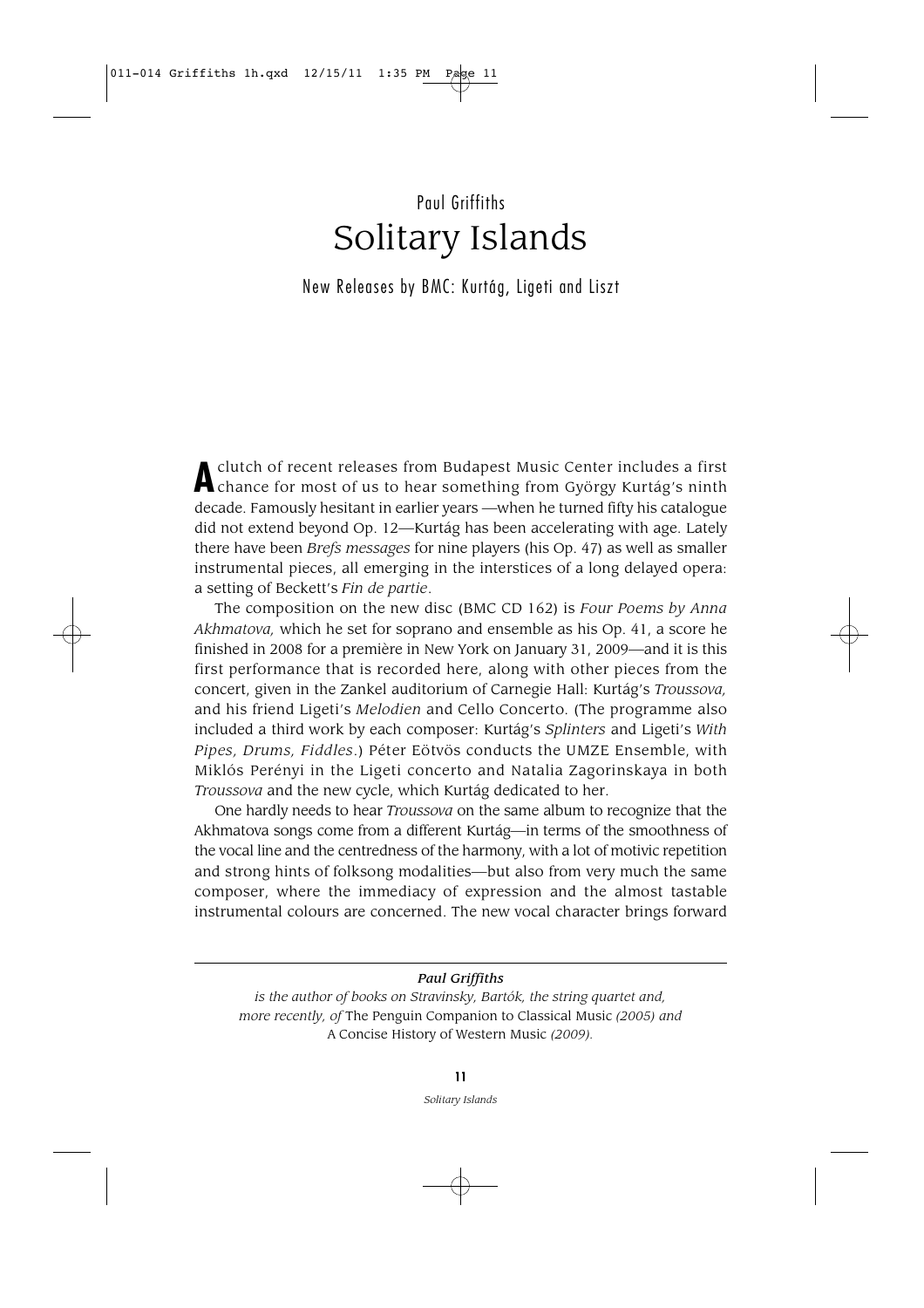memories of Stravinsky's Japanese and Russian songs, especially in the first and second numbers, both of which are brief (1' 20" and about twice that), the latter also having very Stravinskian appoggiaturas. Kurtág here enfolds the voice—or illuminates it, or represents an illumination radiating from it—with an ensemble of woodwinds, strings and percussion (including piano and cimbalom), constantly changing in timbre but swimming through time with the vocal line.

The third song, as long as the other two put together, takes us into more familiar Kurtágian territory, not only in repeating the trio of violin (often scratching the ceiling), cimbalom and double bass from *Scenes from a Novel* but also in being a funeral flower. There is the cold air of a cemetery here, continuing to the end, where—after tubular bells have poignantly echoed the last line of the poem—a succession of muffled chimes suggests also a favourite Kurtág image out of Bartók, a lake of tears.

Similar in length, the final song moves onto a larger, louder plane. Brass join the ensemble, stimulating a wilder anxiety in the vocal line, but then everything dies back to the essentials: the almost numb voice, at once serene and alert, and the gathering of instruments around it. The trajectory, through four poems all about poets, has come from playful bewilderment to a stark vision of "the poet in disgrace" at work within a frozen city. Placed here, after death, this final song seems to remind and warn us of art's immortality, of how the artist can still speak, and bear witness, from beyond the grave.

By contrast with *Troussova,* where the singing voice is closely identified with the suffering persona of Rimma Dalos's poems, the Akhmatova cycle puts forward a more elusive vocal personality—more abstract, perhaps, but perhaps also more telling. We are not observers, now, of someone's distress. Rather, this is distress, expressed at one moment with hair-raising shock.

Audience noises are acceptable in such a vivid memento of an important occasion, an occasion given further lustre by a beautiful performance of Ligeti's *Melodien* and an account of his Cello Concerto in which Perényi's wonderful playing is matched in tone and sensibility by his colleagues.

Fötvös had Ligeti's music in front of him earlier that winter in Cologne, and<br>Lanother disc (BMC CD 166) perpetuates some of the results: a thrilling and another disc (BMC CD 166) perpetuates some of the results: a thrilling and powerful performance of the Requiem, framed by *Apparitions* and *San Francisco Polyphony.* Like the extremities of register out to which Ligeti filters his music at points in various works (including the Cello Concerto and the Requiem), the categories of wild humour and cold solemnity in many of his pieces reinforce one another, as this account of the Requiem marvellously shows. Comedy is incipient, for instance, in the Kyrie, beneath, below and maybe even within the more prominent awesomeness, which is vividly communicated by the choir and also by the orchestra, in fused tones that sound like metallic resonances held in time. Conversely, strangeness and loss haunt the following movement, along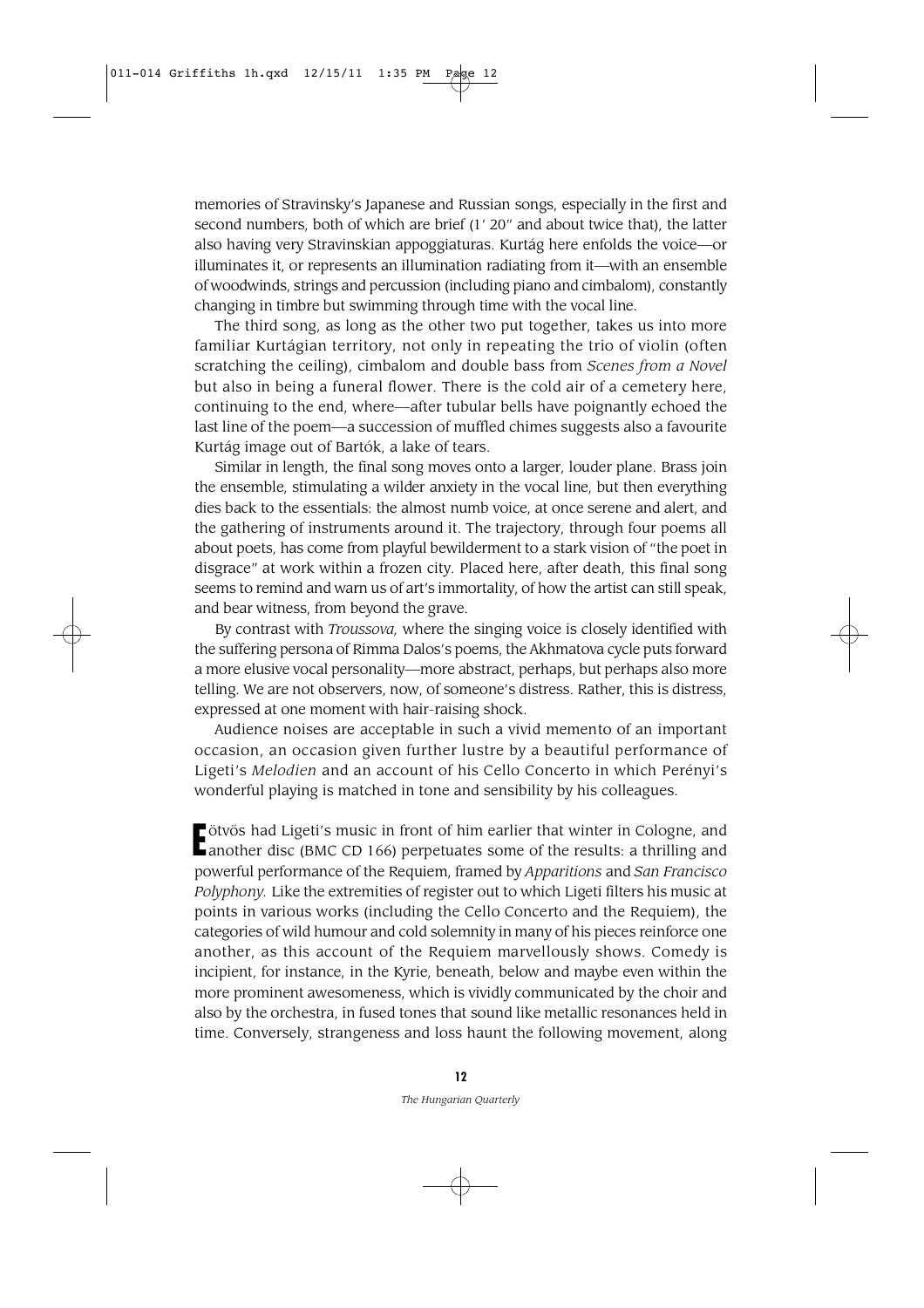with the musical slapstick with which the Dies Irae text is delivered. Barbara Hannigan's floating high notes here, whether pianissimo or forceful, are extraordinary, like beams of light suspended in the air with no source visible. Altogether the movement has the drama and colour of an opera collapsed into nine minutes, after which the glowing ashes of the final Lacrimosa are all the more poignant.

The two accompanying orchestral works are Ligeti's most neglected, and fine, characterful new recordings of them (only the third in nearly four decades in the case of *San Francisco Polyphony*) are welcome. In this context, and in these performances, connections with the Requiem come to the fore, whether incidental, as with the bundling of the brass out through the door in *Apparitions* and the luminous stacked tritones in *San Francisco Polyphony,* or general, a matter of dramatic, even operatic punch.

Along with these important expositions of recent and very recent music come<br>three discs brought out to mark the Liszt bicentenary, one of them devoted to a repertory that still seems new, or at least unassimilated: piano works from the composer's last few years (BMC CD 185). One can find pre-echoes in these pieces of Scriabin, Bartók (not least in the big *Csárdás macabre,* with its stamping rhythms and surprising pentatonic episodes) or Ravel *(Quatrième Valse oubliée),* but of course all these composers were unknown to the aging Liszt, who seems to have been in an island of time all his own. It was a small island. Certain features—especially diminished harmonies and other tritonal elements—recur in piece after piece, and one may not want to listen to the whole seventy-minute programme at one go. It is, nevertheless, an island that remains unfamiliar, and some of its flora—the *Bagatelle sans tonalité*, which disappears itself out of existence, or *La Lugubre Gondola,* of which both versions are offered here—are remarkable after no matter how many hearings.

The pianist is Adrienne Krausz, whose cool approach may in its way be as surprising as her splendid virtuoso control. In the march of *Unstern!*, for example, she is straight to the point of baldness. But one sees the point. A lot of musicians perform Liszt's weirdness as the expression of weirdness, as if pointing out to us all the time how untoward this music is. Krausz, by contrast, just lets it happen—or rather, of course, she makes it happen, while having it seem that the notes themselves, not her hands and mind behind them, are responsible for these bizarre musical zooms and somersaults. She commands great resources of colour and nuance, from delicacy to imposing strength and starkness, but makes it appear all through that the music is in charge. The record's beautiful *envoi* is the sweet and strange, melancholy and whimsical *En Rêve*, magical.

Greater rarities are included in the two albums of pieces for men's choir, some of these settings apparently unrecorded before. They are all ably put